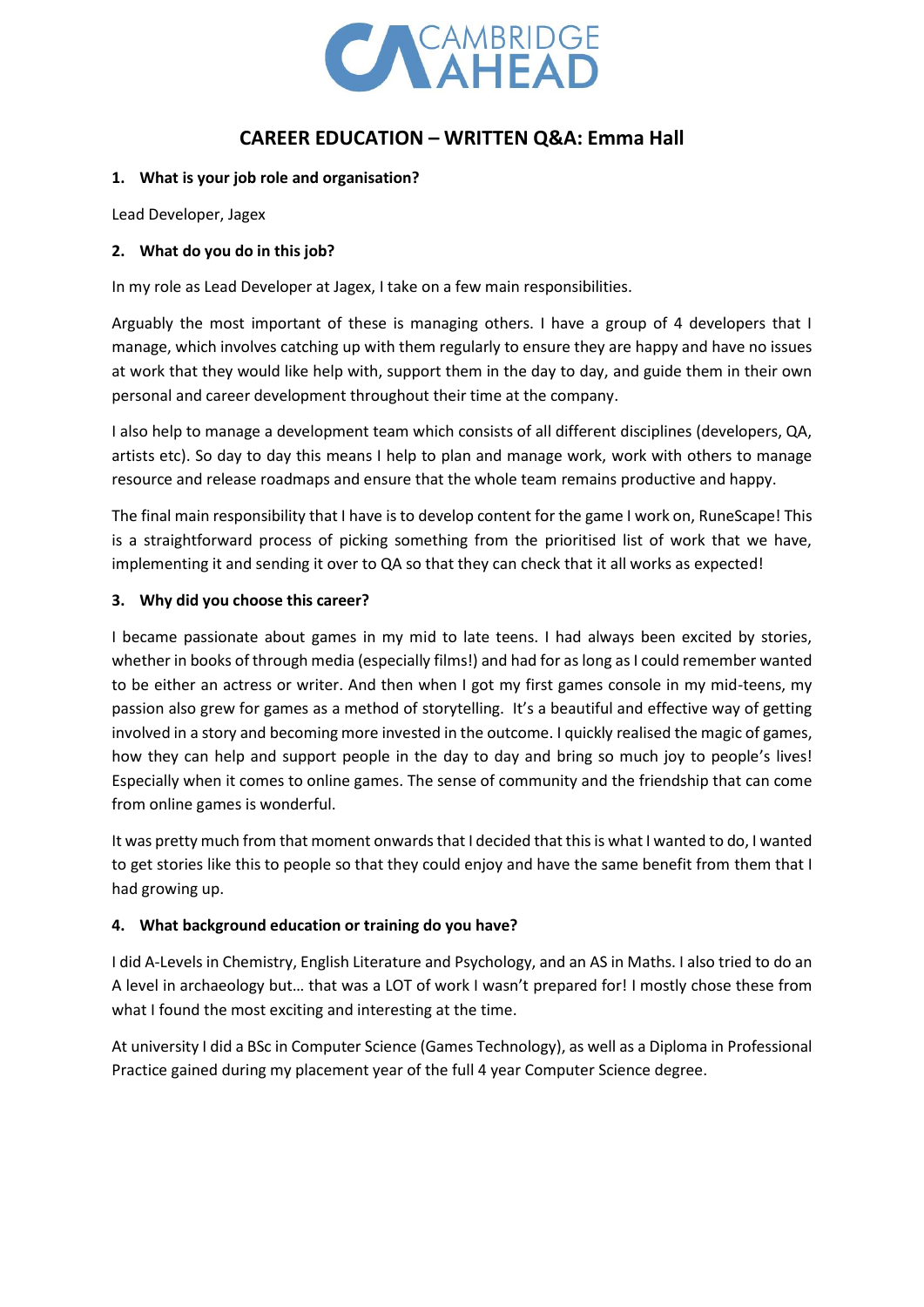

## **5. What has your career path been?**

I left school in 2010 and began my university degree for 4 years. My 3<sup>rd</sup> year was in placement, where I worked at an Accountancy firm helping with their IT needs, including building a website. This is where I earned my Professional Practice diploma.

After graduating from university, in the September of that year I started work at Jagex as a Junior Developer. Over the next nearly 7 years, I was promoted up through Developer and Senior Developer, until in April last year, 5 ½ years after starting at the company, I became a Lead Developer.

## **6. What does a typical day involve?**

My typical day can change quite dramatically depending on what time of year it is and what point of a project development lifecycle we are in, but broadly speaking it looks a little like this :

- Catch up with my development team, discussing work for the day and issues that people need help with.
- Catch up with the developers that I manage (normally at least fortnightly), discussing what they have been working on, discussing any additional topics they wish to chat about and assessing progress towards personal development goals.
- Catching up with other Lead Developers, ensuring we tackle any issues pertinent to the wider group of developers in the team and discussing future initiatives.
- Manage the backlog of development team work, ensuring all work is up to date and accounted for.
- Pick up some development team work and implement some content for the game.

## **7. What is your work environment like?**

I currently work from home and use a combination of VPN, Slack, emails and Zoom to stay in contact with my co-workers and team members. Before the pandemic, my work was office based.

I work in an immediate team of about 15. This consists of Developers, QA (Quality Analysts), Engine Developers, Artists, Designers and Product Management. Outside of that, there is a team of about 30 Developers, 7 of which are Lead Developers (myself included). The game team as a whole pushes about 100.

My work offers a huge amount of flexibility in terms of working schedule. At the minute, people are predominantly working from home, but there is the free option to go into the office as well. We work on a 'flexi time' basis, meaning that so long as we are working core hours of 10-4, and complete all our contractual hours, we are free to change our start and end times. We additionally have a lot of paid holidays, including an extra day each year of service up to a maximum of 30 (excluding bank holidays). Because of all of this, it is easy to get the right amount of work life balance. Although the work is so satisfying and fun that sometimes, the issue is more forcing yourself away from doing work that you love to be able to properly decompress.